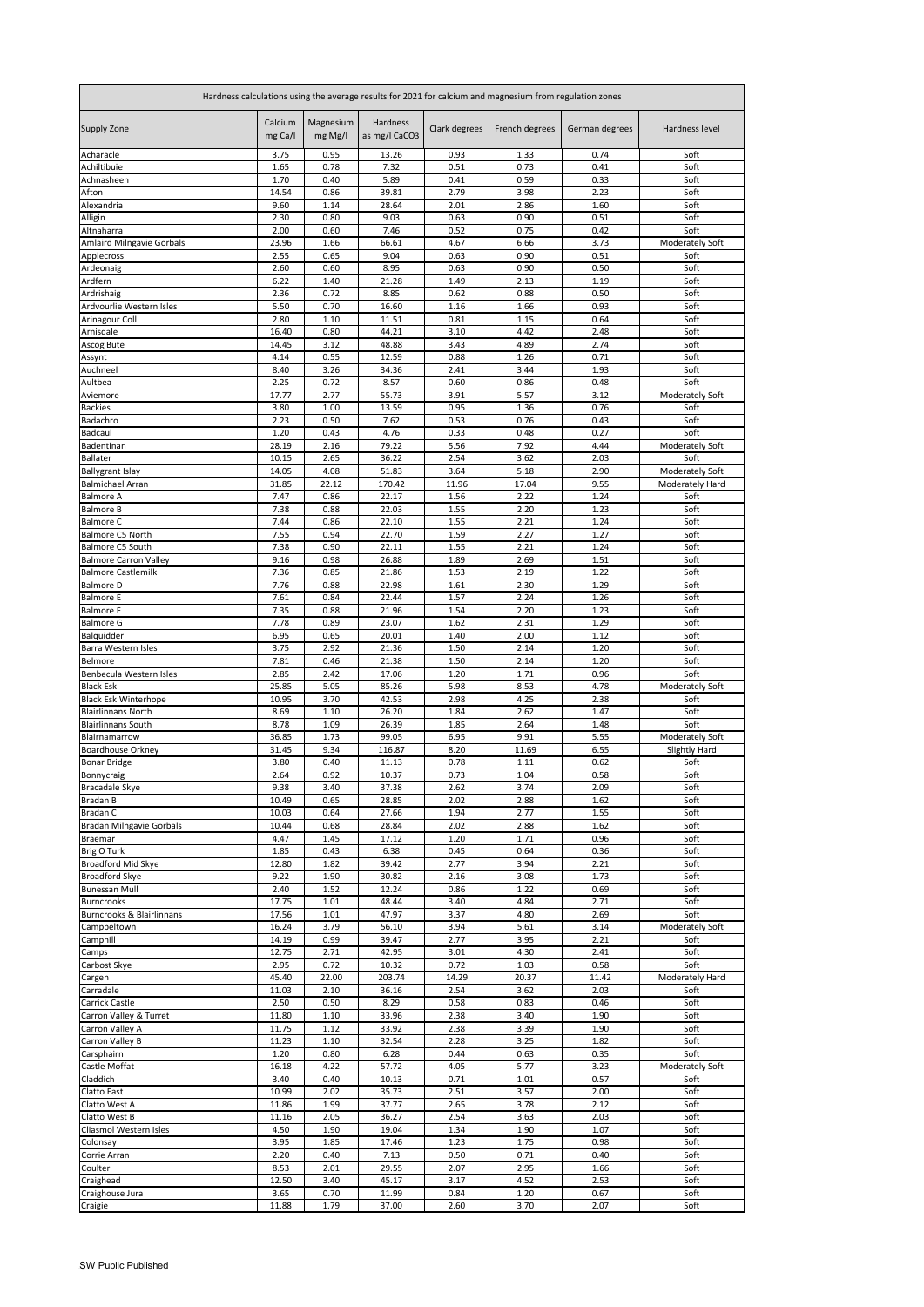| Hardness calculations using the average results for 2021 for calcium and magnesium from regulation zones |                    |                      |                           |               |                |                |                         |
|----------------------------------------------------------------------------------------------------------|--------------------|----------------------|---------------------------|---------------|----------------|----------------|-------------------------|
| Supply Zone                                                                                              | Calcium<br>mg Ca/l | Magnesium<br>mg Mg/l | Hardness<br>as mg/l CaCO3 | Clark degrees | French degrees | German degrees | Hardness level          |
| Crathie                                                                                                  | 7.30               | 1.60                 | 24.79                     | 1.74          | 2.48           | 1.39           | Soft                    |
| Crianlarich                                                                                              | 2.17               | 0.48                 | 7.39                      | 0.52          | 0.74           | 0.41           | Soft                    |
| Daer A<br>Daer B                                                                                         | 10.93<br>10.18     | 0.86<br>0.84         | 30.81<br>28.85            | 2.16<br>2.02  | 3.08<br>2.89   | 1.73<br>1.62   | Soft<br>Soft            |
| Daer C                                                                                                   | 10.00              | 0.85                 | 28.45                     | 2.00          | 2.84           | 1.59           | Soft                    |
| Daer Camps A                                                                                             | 11.65              | 1.66                 | 35.89                     | 2.52          | 3.59           | 2.01           | Soft                    |
| Daer Camps B                                                                                             | 10.86              | 1.02                 | 31.29                     | 2.20          | 3.13           | 1.75           | Soft                    |
| Daer D                                                                                                   | 10.55              | 0.78                 | 29.53                     | 2.07          | 2.95           | 1.65           | Soft                    |
| Dalmally                                                                                                 | 1.43               | 1.18                 | 8.42                      | 0.59          | 0.84           | 0.47           | Soft                    |
| Dalwhinnie                                                                                               | 15.60              | 0.80                 | 42.21                     | 2.96          | 4.22           | 2.37           | Soft                    |
| Dervaig Mull                                                                                             | 2.17               | 1.55                 | 11.79                     | 0.83          | 1.18           | 0.66           | Soft                    |
| Dhu Loch Bute<br>Diabeg                                                                                  | 4.20<br>2.10       | 1.73<br>0.40         | 17.59<br>6.88             | 1.23<br>0.48  | 1.76<br>0.69   | 0.99<br>0.39   | Soft<br>Soft            |
| Dornoch                                                                                                  | 20.15              | 1.05                 | 54.59                     | 3.83          | 5.46           | 3.06           | Moderately Soft         |
| Drimnin                                                                                                  | 3.40               | 1.90                 | 16.30                     | 1.14          | 1.63           | 0.91           | Soft                    |
| Drumbeg                                                                                                  | 4.00               | 1.50                 | 16.15                     | 1.13          | 1.61           | 0.90           | Soft                    |
| Durness                                                                                                  | 35.77              | 12.00                | 138.59                    | 9.72          | 13.86          | 7.77           | <b>Slightly Hard</b>    |
| Earlish Skye                                                                                             | 4.25               | 2.60                 | 21.29                     | 1.49          | 2.13           | 1.19           | Soft                    |
| <b>Eday Orkney</b>                                                                                       | 53.58              | 19.42                | 213.54                    | 14.98         | 21.35          | 11.96          | Moderately Hard         |
| Eela Water Shetland<br>Eredine                                                                           | 6.54<br>9.40       | 2.36<br>1.80         | 26.02<br>30.85            | 1.83<br>2.16  | 2.60<br>3.09   | 1.46<br>1.73   | Soft<br>Soft            |
| Fair Isle Shetland                                                                                       | 59.00              | 13.80                | 203.95                    | 14.31         | 20.40          | 11.43          | Moderately Hard         |
| <b>Fetlar Shetland</b>                                                                                   | 4.60               | 10.40                | 54.24                     | 3.81          | 5.42           | 3.04           | Moderately Soft         |
| Finlas                                                                                                   | 5.03               | 0.88                 | 16.17                     | 1.13          | 1.62           | 0.91           | Soft                    |
| Forehill                                                                                                 | 33.30              | 6.54                 | 109.98                    | 7.72          | 11.00          | 6.16           | Slightly Hard           |
| <b>Fort Augustus</b>                                                                                     | 7.35               | 1.62                 | 25.00                     | 1.75          | 2.50           | 1.40           | Soft                    |
| Fort William                                                                                             | 23.99              | 1.96                 | 67.91                     | 4.76          | 6.79           | 3.81           | Moderately Soft         |
| Foula Shetland                                                                                           | 27.90              | 6.90                 | 97.98                     | 6.87          | 9.80           | 5.49           | Moderately Soft         |
| Geocrab Western Isles<br>Gigha                                                                           | 1.38<br>10.90      | 1.40<br>3.35         | 9.20<br>40.97             | 0.65<br>2.87  | 0.92<br>4.10   | 0.52<br>2.30   | Soft<br>Soft            |
| Glenconvinth                                                                                             | 2.31               | 0.71                 | 8.68                      | 0.61          | 0.87           | 0.49           | Soft                    |
| Glencorse A                                                                                              | 10.39              | 1.34                 | 31.43                     | 2.21          | 3.14           | 1.76           | Soft                    |
| Glencorse B                                                                                              | 10.22              | 1.32                 | 30.93                     | 2.17          | 3.09           | 1.73           | Soft                    |
| Glencorse C                                                                                              | 10.05              | 1.29                 | 30.38                     | 2.13          | 3.04           | 1.70           | Soft                    |
| Glencorse D                                                                                              | 9.93               | 1.27                 | 30.00                     | 2.10          | 3.00           | 1.68           | Soft                    |
| Glencorse_E                                                                                              | 10.82              | 1.31                 | 32.38                     | 2.27          | 3.24           | 1.81           | Soft                    |
| Glendale Skye<br>Glendevon A                                                                             | 4.78               | 3.38                 | 25.82<br>43.92            | 1.81          | 2.58<br>4.39   | 1.45           | Soft<br>Soft            |
| Glendevon B                                                                                              | 14.39<br>14.79     | 1.95<br>1.95         | 44.92                     | 3.08<br>3.15  | 4.49           | 2.46<br>2.52   | Soft                    |
| Glendevon/Glenfarg                                                                                       | 16.90              | 3.15                 | 55.12                     | 3.87          | 5.51           | 3.09           | Moderately Soft         |
| Glenelg                                                                                                  | 2.90               | 0.40                 | 8.88                      | 0.62          | 0.89           | 0.50           | Soft                    |
| Glenfarg                                                                                                 | 19.14              | 3.45                 | 61.94                     | 4.35          | 6.19           | 3.47           | Moderately Soft         |
| Glenfarg/Kinnesswood A                                                                                   | 20.24              | 4.29                 | 68.14                     | 4.78          | 6.81           | 3.82           | Moderately Soft         |
| Glenfarg/Kinnesswood B                                                                                   | 19.05              | 3.56                 | 62.17                     | 4.36          | 6.22           | 3.48           | Moderately Soft         |
| Glengap                                                                                                  | 11.40              | 1.02                 | 32.64                     | 2.29          | 3.26           | 1.83           | Soft                    |
| Glenlatterach<br>Glenuig                                                                                 | 34.58<br>3.40      | 1.10<br>0.70         | 90.80<br>11.36            | 6.37<br>0.80  | 9.08<br>1.14   | 5.09<br>0.64   | Moderately Soft<br>Soft |
| Greenock                                                                                                 | 14.09              | 0.94                 | 39.02                     | 2.74          | 3.90           | 2.19           | Soft                    |
| Harris Bedersaig                                                                                         | 3.50               | 1.80                 | 16.13                     | 1.13          | 1.61           | 0.90           | Soft                    |
| Herricks                                                                                                 | 19.98              | 3.75                 | 65.27                     | 4.58          | 6.53           | 3.66           | Moderately Soft         |
| Hopes                                                                                                    | 12.18              | 4.53                 | 49.02                     | 3.44          | 4.90           | 2.75           | Soft                    |
| Howden                                                                                                   | 15.40              | 4.49                 | 56.89                     | 3.99          | 5.69           | 3.19           | Moderately Soft         |
| <b>Hoy Calder</b>                                                                                        | 28.25              | 5.81                 | 94.37                     | 6.62          | 9.44           | 5.29           | Moderately Soft         |
| Inchlaggan<br>Innerleithen                                                                               | 3.40               | 0.50                 | 10.54                     | 0.74          | 1.05           | 0.59           | Soft                    |
| Inverary                                                                                                 | 30.52<br>1.73      | 7.35<br>0.65         | 106.37<br>6.99            | 7.46<br>0.49  | 10.64<br>0.70  | 5.96<br>0.39   | Slightly Hard<br>Soft   |
| Invercannie                                                                                              | 8.06               | 1.30                 | 25.46                     | 1.79          | 2.55           | 1.43           | Soft                    |
| Invergarry                                                                                               | 2.02               | 0.40                 | 6.68                      | 0.47          | 0.67           | 0.37           | Soft                    |
| Invermoriston                                                                                            | 10.55              | 0.55                 | 28.58                     | 2.01          | 2.86           | 1.60           | Soft                    |
| Inverness                                                                                                | 10.38              | 1.18                 | 30.75                     | 2.16          | 3.08           | 1.72           | Soft                    |
| Kenmore                                                                                                  | 36.52              | 7.22                 | 120.81                    | 8.48          | 12.08          | 6.77           | Slightly Hard           |
| Kettleton                                                                                                | 10.61              | 3.96                 | 42.76                     | 3.00          | 4.28           | 2.40           | Soft                    |
| Kilberry<br>Kilchoan                                                                                     | 4.50<br>2.80       | 1.30<br>1.60         | 16.57<br>13.57            | 1.16<br>0.95  | 1.66<br>1.36   | 0.93<br>0.76   | Soft<br>Soft            |
| Killiecrankie                                                                                            | 20.68              | 1.55                 | 57.97                     | 4.07          | 5.80           | 3.25           | Moderately Soft         |
| Killin                                                                                                   | 5.95               | 0.62                 | 17.39                     | 1.22          | 1.74           | 0.97           | Soft                    |
| Killylour                                                                                                | 5.60               | 1.35                 | 19.52                     | 1.37          | 1.95           | 1.09           | Soft                    |
| Kilmaluag Skye                                                                                           | 9.80               | 3.73                 | 39.79                     | 2.79          | 3.98           | 2.23           | Soft                    |
| Kilmelford                                                                                               | 5.20               | 0.82                 | 16.35                     | 1.15          | 1.63           | 0.92           | Soft                    |
| Kinloch Rannoch                                                                                          | 6.20               | 1.47                 | 21.51                     | 1.51          | 2.15           | 1.21           | Soft                    |
| Kinlochbervie<br>Kinlochewe                                                                              | 3.35               | 0.55                 | 10.62<br>6.14             | 0.75          | 1.06<br>0.61   | 0.60<br>0.34   | Soft<br>Soft            |
| Kinlochleven                                                                                             | 1.80<br>2.58       | 0.40<br>0.40         | 8.08                      | 0.43<br>0.57  | 0.81           | 0.45           | Soft                    |
| Kirbister Orkney                                                                                         | 28.19              | 8.70                 | 106.11                    | 7.44          | 10.61          | 5.95           | Slightly Hard           |
| Kirkmichael                                                                                              | 3.88               | 1.25                 | 14.82                     | 1.04          | 1.48           | 0.83           | Soft                    |
| Kyle of Lochalsh                                                                                         | 3.17               | 1.68                 | 14.82                     | 1.04          | 1.48           | 0.83           | Soft                    |
| Kylesku                                                                                                  | 1.40               | 0.40                 | 5.14                      | 0.36          | 0.51           | 0.29           | Soft                    |
| Laggan Bridge                                                                                            | 28.30              | 1.90                 | 78.42                     | 5.50          | 7.84           | 4.39           | Moderately Soft         |
| Laid                                                                                                     | 1.50               | 0.40                 | 5.39                      | 0.38          | 0.54           | 0.30           | Soft                    |
| Larchfield                                                                                               | 36.95              | 18.16                | 166.86                    | 11.71         | 16.69          | 9.35           | Moderately Hard         |
| Lerwick Shetland                                                                                         | 19.46              | 3.94                 | 64.75                     | 4.54          | 6.48           | 3.63           | Moderately Soft         |
| Lintrathen<br><b>Lismore Primary</b>                                                                     | 9.10<br>111.30     | 1.50<br>3.30         | 28.87<br>291.26           | 2.03<br>20.43 | 2.89<br>29.13  | 1.62<br>16.32  | Soft<br>Hard            |
| Loch Eck                                                                                                 | 2.04               | 0.69                 | 7.93                      | 0.56          | 0.79           | 0.44           | Soft                    |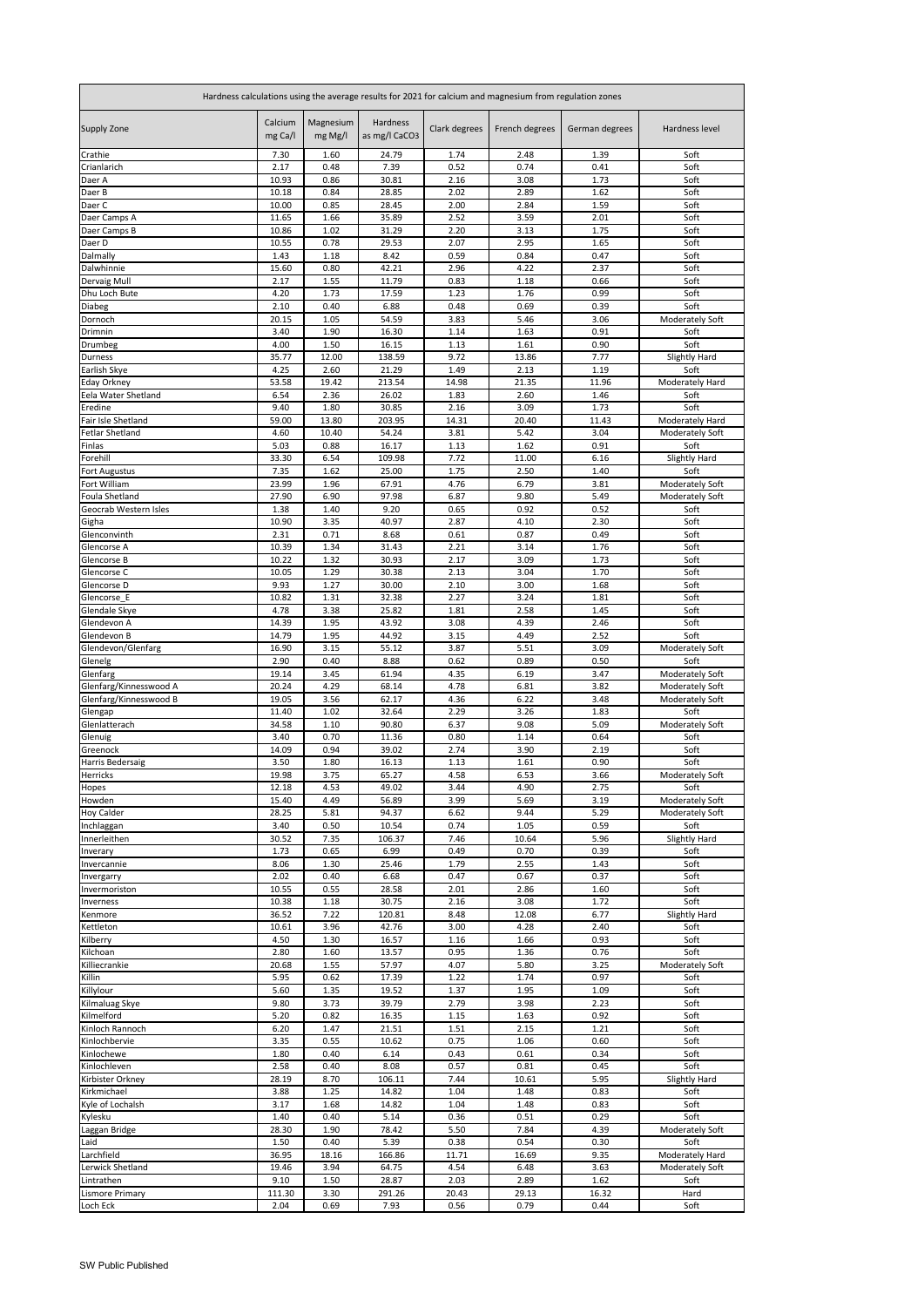| Hardness calculations using the average results for 2021 for calcium and magnesium from regulation zones |                    |                      |                           |               |                |                |                                    |
|----------------------------------------------------------------------------------------------------------|--------------------|----------------------|---------------------------|---------------|----------------|----------------|------------------------------------|
| <b>Supply Zone</b>                                                                                       | Calcium<br>mg Ca/l | Magnesium<br>mg Mg/l | Hardness<br>as mg/l CaCO3 | Clark degrees | French degrees | German degrees | Hardness level                     |
| Lochaline<br>Lochcarron                                                                                  | 3.85<br>3.05       | 1.62<br>0.75         | 16.27<br>10.69            | 1.14<br>0.75  | 1.63<br>1.07   | 0.91<br>0.60   | Soft<br>Soft                       |
| Lochearnhead                                                                                             | 4.67               | 0.70                 | 14.53                     | 1.02          | 1.45           | 0.81           | Soft                               |
| Lochgoilhead                                                                                             | 2.73               | 0.60                 | 9.28                      | 0.65          | 0.93           | 0.52           | Soft                               |
| Lochinvar<br>Lochinver                                                                                   | 10.18<br>3.17      | 1.29<br>1.52         | 30.70<br>14.16            | 2.15<br>0.99  | 3.07<br>1.42   | 1.72<br>0.79   | Soft<br>Soft                       |
| Lochmaddy Western Isles                                                                                  | 18.20              | 1.23                 | 50.47                     | 3.54          | 5.05           | 2.83           | <b>Moderately Soft</b>             |
| Lochranza Arran                                                                                          | 2.33               | 0.40                 | 7.46                      | 0.52          | 0.75           | 0.42           | Soft                               |
| <b>Lomond Hills</b><br>Lomond Hills BH Mix                                                               | 12.32              | 5.47                 | 53.23                     | 3.73          | 5.32           | 2.98           | Moderately Soft                    |
| Lumsden                                                                                                  | 25.01<br>31.45     | 18.82<br>3.08        | 139.79<br>91.13           | 9.81<br>6.39  | 13.98<br>9.11  | 7.83<br>5.11   | Slightly Hard<br>Moderately Soft   |
| Mallaig                                                                                                  | 2.02               | 0.98                 | 9.07                      | 0.64          | 0.91           | 0.51           | Soft                               |
| Mannofield East                                                                                          | 11.30              | 1.61                 | 34.81                     | 2.44          | 3.48           | 1.95           | Soft                               |
| Mannofield North<br>Mannofield South                                                                     | 10.28<br>10.91     | 1.38<br>1.65         | 31.32<br>34.01            | 2.20<br>2.39  | 3.13<br>3.40   | 1.75<br>1.91   | Soft<br>Soft                       |
| Mannofield West                                                                                          | 10.64              | 1.50                 | 32.71                     | 2.30          | 3.27           | 1.83           | Soft                               |
| <b>Manse Street</b>                                                                                      | 11.61              | 4.39                 | 47.02                     | 3.30          | 4.70           | 2.63           | Soft                               |
| Marchbank A<br>Marchbank B                                                                               | 5.83<br>5.28       | 0.91<br>0.95         | 18.29<br>17.08            | 1.28<br>1.20  | 1.83<br>1.71   | 1.02<br>0.96   | Soft<br>Soft                       |
| Meavaig Western Isles                                                                                    | 2.30               | 0.50                 | 7.79                      | 0.55          | 0.78           | 0.44           | Soft                               |
| Milngavie C1                                                                                             | 5.26               | 0.65                 | 15.80                     | 1.11          | 1.58           | 0.89           | Soft                               |
| Milngavie C2                                                                                             | 5.51               | 0.64                 | 16.38                     | 1.15          | 1.64           | 0.92           | Soft                               |
| Milngavie C3<br>Milngavie C4                                                                             | 5.30<br>5.46       | 0.64<br>0.64         | 15.86<br>16.25            | 1.11<br>1.14  | 1.59<br>1.63   | 0.89<br>0.91   | Soft<br>Soft                       |
| Milngavie Gorbals                                                                                        | 5.42               | 0.65                 | 16.20                     | 1.14          | 1.62           | 0.91           | Soft                               |
| Milngavie M1                                                                                             | 5.44               | 0.65                 | 16.25                     | 1.14          | 1.62           | 0.91           | Soft                               |
| Milngavie M2                                                                                             | 5.29               | 0.66                 | 15.91                     | 1.12          | 1.59           | 0.89           | Soft<br>Soft                       |
| Milngavie M3<br>Milngavie M4c                                                                            | 5.35<br>5.54       | 0.65<br>0.68         | 16.02<br>16.62            | 1.12<br>1.17  | 1.60<br>1.66   | 0.90<br>0.93   | Soft                               |
| Milngavie M4d                                                                                            | 5.44               | 0.68                 | 16.37                     | 1.15          | 1.64           | 0.92           | Soft                               |
| Milngavie M5 Drumchapel North                                                                            | 5.42               | 0.66                 | 16.24                     | 1.14          | 1.62           | 0.91           | Soft                               |
| Milngavie M5 Drumchapel South<br>Milngavie M5 Renfrew                                                    | 5.24<br>5.45       | 0.61<br>0.70         | 15.58<br>16.48            | 1.09<br>1.16  | 1.56<br>1.65   | 0.87<br>0.92   | Soft<br>Soft                       |
| Moffat                                                                                                   | 22.90              | 8.65                 | 92.70                     | 6.50          | 9.27           | 5.19           | Moderately Soft                    |
| Muirdykes                                                                                                | 8.01               | 2.09                 | 28.58                     | 2.00          | 2.86           | 1.60           | Soft                               |
| Ness Western Isles<br>Newcastleton                                                                       | 1.20<br>56.85      | 1.50<br>19.55        | 9.16<br>222.23            | 0.64<br>15.59 | 0.92<br>22.22  | 0.51<br>12.45  | Soft<br>Moderately Hard            |
| Newmore                                                                                                  | 2.36               | 0.61                 | 8.40                      | 0.59          | 0.84           | 0.47           | Soft                               |
| Newmore B                                                                                                | 1.65               | 0.66                 | 6.83                      | 0.48          | 0.68           | 0.38           | Soft                               |
| North Hoy Orkney                                                                                         | 9.10               | 2.90                 | 34.63                     | 2.43          | 3.46           | 1.94           | Soft                               |
| North Lochs<br>North Ronaldsay Orkney                                                                    | 1.50<br>105.50     | 1.68<br>25.10        | 10.65<br>366.43           | 0.75<br>25.71 | 1.07<br>36.64  | 0.60<br>20.53  | Soft<br><b>Excessively Hard</b>    |
| Osedale Skye                                                                                             | 9.90               | 3.72                 | 40.00                     | 2.81          | 4.00           | 2.24           | Soft                               |
| Papa Stour Shetland                                                                                      | 7.70               | 5.50                 | 41.83                     | 2.93          | 4.18           | 2.34           | Soft                               |
| Pateshill<br>Penwhapple                                                                                  | 18.56<br>19.75     | 1.84<br>2.54         | 53.87<br>59.72            | 3.78<br>4.19  | 5.39<br>5.97   | 3.02<br>3.35   | Moderately Soft<br>Moderately Soft |
| Penwhirn                                                                                                 | 11.03              | 1.34                 | 33.03                     | 2.32          | 3.30           | 1.85           | Soft                               |
| Perth                                                                                                    | 17.73              | 1.98                 | 52.38                     | 3.67          | 5.24           | 2.93           | Moderately Soft                    |
| Picketlaw<br>Poolewe Regional                                                                            | 25.89<br>1.20      | 1.49<br>0.52         | 70.72<br>5.13             | 4.96<br>0.36  | 7.07<br>0.51   | 3.96<br>0.29   | Moderately Soft<br>Soft            |
| Port Charlotte Islay                                                                                     | 4.53               | 2.60                 | 21.99                     | 1.54          | 2.20           | 1.23           | Soft                               |
| Portree Torvaig Skye                                                                                     | 9.10               | 1.23                 | 27.76                     | 1.95          | 2.78           | 1.56           | Soft                               |
| Raasay Skye<br>Rawburn                                                                                   | 5.25<br>16.60      | 1.35<br>3.69         | 18.65<br>56.59            | 1.31<br>3.97  | 1.86<br>5.66   | 1.04<br>3.17   | Soft<br>Moderately Soft            |
| Rhenigidale Western Isles                                                                                | 3.00               | 0.80                 | 10.77                     | 0.76          | 1.08           | 0.60           | Soft                               |
| Ringford & Glengap                                                                                       | 15.82              | 2.80                 | 50.98                     | 3.58          | 5.10           | 2.86           | Moderately Soft                    |
| Roberton                                                                                                 | 17.39<br>6.70      | 3.65<br>1.66         | 58.40<br>23.54            | 4.10<br>1.65  | 5.84<br>2.35   | 3.27<br>1.32   | Moderately Soft<br>Soft            |
| Rosebery A<br><b>Rosebery B</b>                                                                          | 7.65               | 1.48                 | 25.17                     | 1.77          | 2.52           | 1.41           | Soft                               |
| Rosebery Castle Moffat                                                                                   | 17.50              | 4.51                 | 62.21                     | 4.36          | 6.22           | 3.49           | Moderately Soft                    |
| <b>Rosebery Hopes</b>                                                                                    | 6.38               | 1.55                 | 22.29                     | 1.56          | 2.23           | 1.25           | Soft                               |
| Rousay School Orkney<br>Saddell                                                                          | 61.80<br>23.40     | 26.00<br>6.90        | 261.10<br>86.76           | 18.32<br>6.09 | 26.11<br>8.68  | 14.63<br>4.86  | Hard<br>Moderately Soft            |
| Sanday Orkney                                                                                            | 43.35              | 15.35                | 171.28                    | 12.02         | 17.13          | 9.60           | Moderately Hard                    |
| Sanna                                                                                                    | 5.40               | 3.10                 | 26.22                     | 1.84          | 2.62           | 1.47           | Soft                               |
| Savalbeg<br>Scourie                                                                                      | 17.93<br>3.48      | 0.95<br>1.73         | 48.64<br>15.80            | 3.41<br>1.11  | 4.86<br>1.58   | 2.73<br>0.89   | Soft<br>Soft                       |
| Shieldaig                                                                                                | 2.92               | 0.65                 | 9.96                      | 0.70          | 1.00           | 0.56           | Soft                               |
| <b>Skerries Shetland</b>                                                                                 | 4.20               | 1.80                 | 17.88                     | 1.25          | 1.79           | 1.00           | Soft                               |
| South Hoy Orkney<br>South Uist Western Isles                                                             | 4.42<br>1.57       | 2.92<br>1.55         | 23.03<br>10.29            | 1.62<br>0.72  | 2.30<br>1.03   | 1.29<br>0.58   | Soft<br>Soft                       |
| Spynie                                                                                                   | 30.44              | 1.61                 | 82.57                     | 5.79          | 8.26           | 4.63           | Moderately Soft                    |
| Staffin Skye                                                                                             | 11.00              | 1.65                 | 34.23                     | 2.40          | 3.42           | 1.92           | Soft                               |
| Stoer                                                                                                    | 3.05               | 1.55                 | 13.98                     | 0.98          | 1.40           | 0.78           | Soft                               |
| Stornoway Western Isles<br>Strathyre                                                                     | 1.20<br>3.45       | 1.28<br>0.55         | 8.26<br>10.87             | 0.58<br>0.76  | 0.83<br>1.09   | 0.46<br>0.61   | Soft<br>Soft                       |
| <b>Stronsay Orkney</b>                                                                                   | 75.10              | 22.73                | 280.84                    | 19.70         | 28.08          | 15.74          | Hard                               |
| Strontian                                                                                                | 3.48               | 0.57                 | 11.03                     | 0.77          | 1.10           | 0.62           | Soft                               |
| Suainaval Western Isles                                                                                  | 1.35<br>1.20       | 1.30<br>0.62         | 8.71<br>5.54              | 0.61<br>0.39  | 0.87<br>0.55   | 0.49<br>0.31   | Soft<br>Soft                       |
| <b>Tarbert Argyll</b><br><b>Tarbert Western Isles</b>                                                    | 1.20               | 1.40                 | 8.75                      | 0.61          | 0.88           | 0.49           | Soft                               |
| Taynuilt                                                                                                 | 3.35               | 0.48                 | 10.33                     | 0.72          | 1.03           | 0.58           | Soft                               |
| <b>Teangue Skye</b>                                                                                      | 2.85               | 0.73                 | 10.11                     | 0.71          | 1.01           | 0.57           | Soft                               |
| <b>Terregles</b>                                                                                         | 30.60              | 14.32                | 135.23                    | 9.49          | 13.52          | 7.58           | <b>Slightly Hard</b>               |